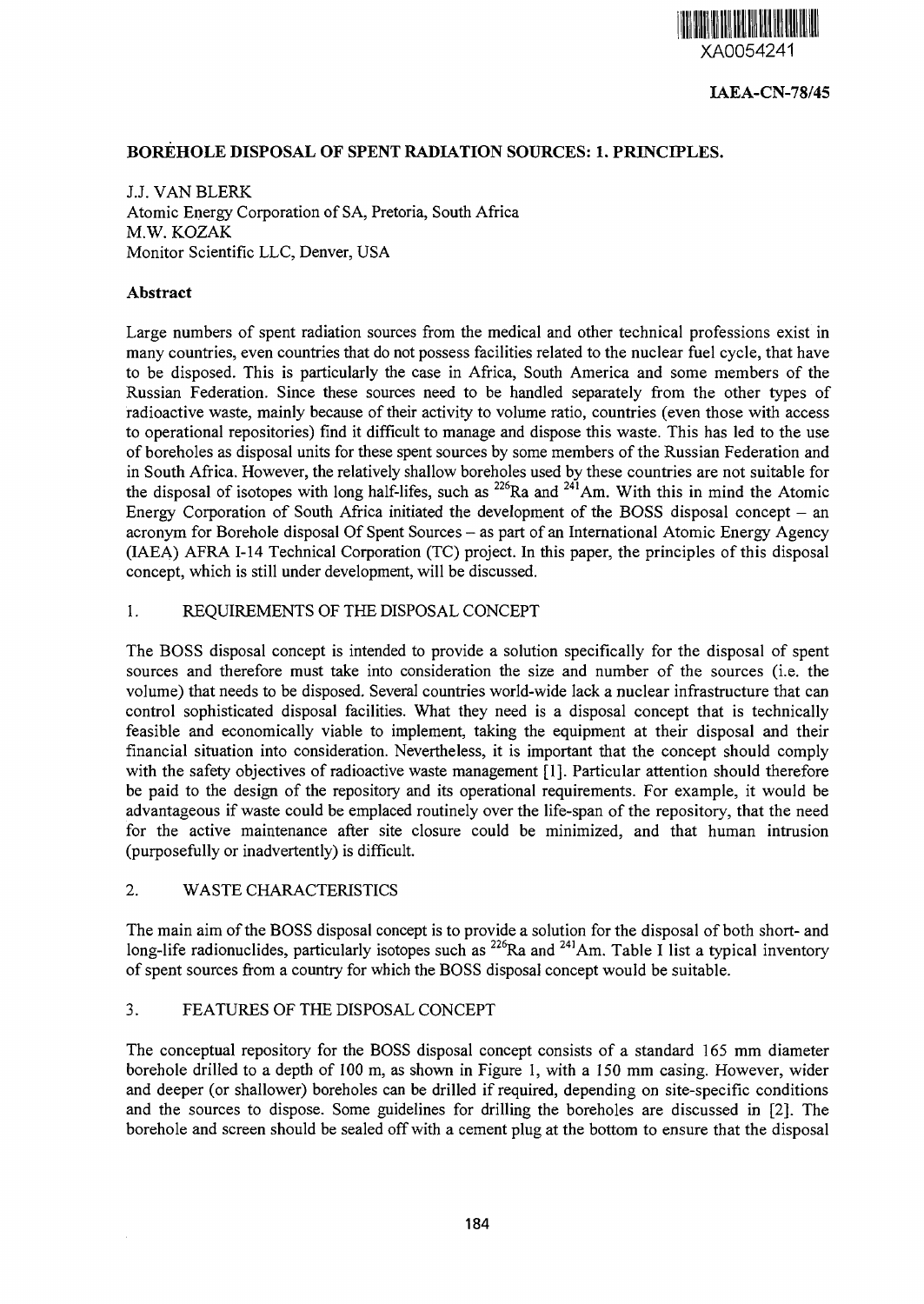volume remains dry during the operational period. The disposal area can also be fenced in to limit access, and a temporary site office erected if necessary.

The disposal of the waste packages will be limited to the bottom 50 m of the borehole and the rest backfilled with concrete to close the repository and prevent human intrusion. Cement sludge will be poured over the waste package after its emplacement as backfill. A casing constructed from radiation resistant PVC is argued to be the most suitable for the purpose, due to its small mass per unit length and potential shielding power (especially to neutrons). It follows from the preceding discussion that the disposal concept is, by definition, a near-surface disposal concept.

# TABLE I A TYPICAL INVENTORY OF SPENT SOURCES FOR WHICH THE BOSS DISPOSAL CONCEPT WOULD BE SUITABLE. (ALL DIMENSIONS REFER TO THE HEIGHT AND DIAMETER OF A CYLINDER.)

| Isotope           | No. of         | <b>Activity per</b> | <b>Total Activity</b> | <b>Dimensions</b> | Application                |
|-------------------|----------------|---------------------|-----------------------|-------------------|----------------------------|
|                   | <b>Sources</b> | Source (GBq)        | (GBq)                 | (mm)              |                            |
| 192 <sub>Ir</sub> | 22.            | $3.700E + 03$       | $8.140E + 04$         | 3x3               | Gammagraphy                |
| $^{60}Co$         | 2              | 3.700E+00           | 7,400E+00             | 3.2x3             | Level Gauges               |
| 57 <sub>Co</sub>  | 4              | 1.850E-04           | 7,400E-04             |                   | Medicine                   |
| $137$ Cs          | 11             | 2.775E+00           | 3,053E+01             | 6x4               | Gamma densitometers        |
|                   | 5              | 5.550E+01           | 2,775E+02             | 6x4               | Well Logging               |
| $^{241}$ Am       | 560            | 1.850E-04           | 1,036E-01             | 60x5              | <b>Smoke Detectors</b>     |
|                   | 9              | 5.550E-04           | 4,995E-03             |                   |                            |
| $^{226}$ Ra       | 6              | 3.700E-03           | 2,220E-02             | 100x35            | Calibration                |
|                   | 3              | 1.110E-04           | 3,330E-04             | 70x50             | Teaching                   |
| $^{238}$ Pu       |                | 3.700E+00           | 3,700E+00             | 20x50             | Static Electricity Removal |
| $^{241}$ Am/Be    |                | 1.850E+00           | 9,250E+00             | 10x10             | Humidity gauge             |



*FIG. 1. Schematic presentation of the repository area of the BOSS disposal concept.*

#### 4. DESIGN OF THE DISPOSAL WASTE PACKAGES

The nature and construction of the waste packages can play a very significant role in the safety of the BOSS disposal concept, especially as an engineered barrier, but also to handle and transport the packages.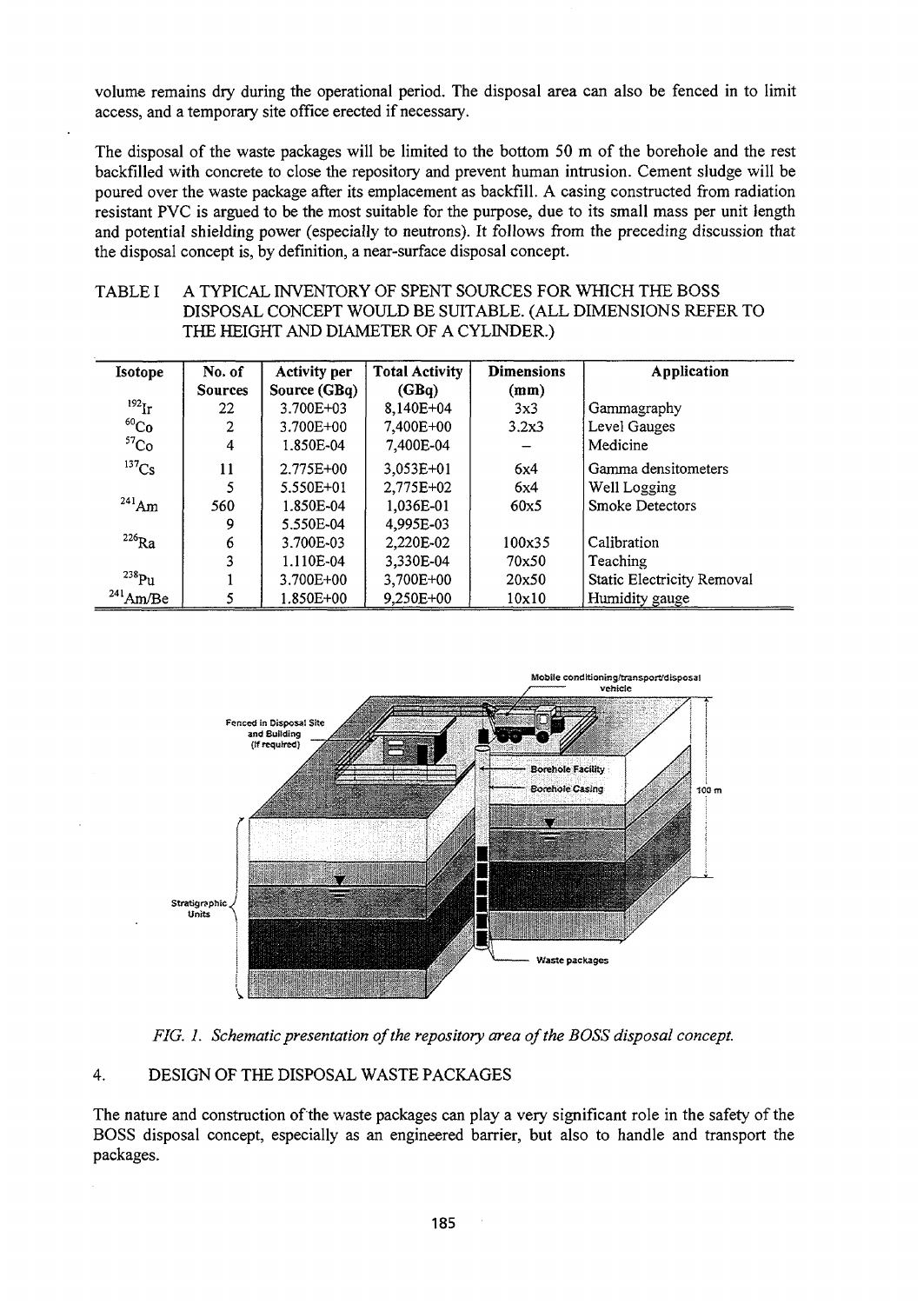A large proportion of spent sources consists of radium needles. These needles are tubes of platinum, platinum-iridium, or (more rarely) gold, which contain soluble salts of radium [3]. Since the needles often tend to leak [4], the IAEA recommended that they be encapsulated, using the techniques described in [2] and [4]. The capsules recommended for this purpose are tubes with an outside diameter of 21.23 mm, length of 110 mm and wall thickness of 2.77 mm, constructed from Type 304 stainless steel [4].

The approach followed in developing the BOSS disposal concept was to set a reference waste package design. There is little doubt that <sup>226</sup>Ra is the most demanding isotope to provide for in a disposal concept for spent sources. A waste package suitable for <sup>226</sup>Ra should therefore also be suitable for the other isotopes of importance, such as <sup>60</sup>Co, <sup>137</sup>Cs, and <sup>241</sup>Am. With this in mind, each of the stainless steel capsules containing the <sup>226</sup>Ra needles will be placed in a cementatory waste form within another Type 304 stainless steel container with outside diameter 114.3 mm, length 250 mm and wall thickness of 3.04 mm, as illustrated in Figure 2.



*FIG. 2. Various stages in the preparation of waste packages proposed for the disposal of spent sources in the BOSS disposal concept.*

Once the waste package is closed and without any leaks, it is ready for disposal, as depicted in Figure 3. This means that each waste package will be separated from it's neighbour by a cement layer of 750 mm in the borehole. A single package and its backfill will therefore occupy a length of 1 m in the borehole, so that 50 waste packages can be disposed off in a borehole with the standard dimensions proposed for the BOSS disposal concept. The inventory and the site characteristics, as derived from the waste acceptance criteria for the disposal facility will however, determine the exact number.

There are a number of reasons for proposing stainless steel as the container material and cement as waste form for the reference design in the BOSS disposal concept. Stainless steel is more resistant to corrosion than carbon steel and passivated by high-pH conditions. The general corrosion and pitting corrosion rates are therefore expected to be low, so that the containers do not need a protective coating. Crack corrosion cannot be excluded, however, particularly in groundwater with a high chloride content. It is estimated that stainless steel will in general corrode at a rate of  $0.3-1.0 \text{ µm y}^{-1}$ [5] under the alkalic and anaerobic conditions of a repository [6].

The cement, on the other hand, will act as a barrier, first between the container and aggressive chemicals (primarily chloride) and then the capsule and the chemicals, thereby reducing the initiation of corrosion on the capsule. The cement will also provide a physical barrier through which leached